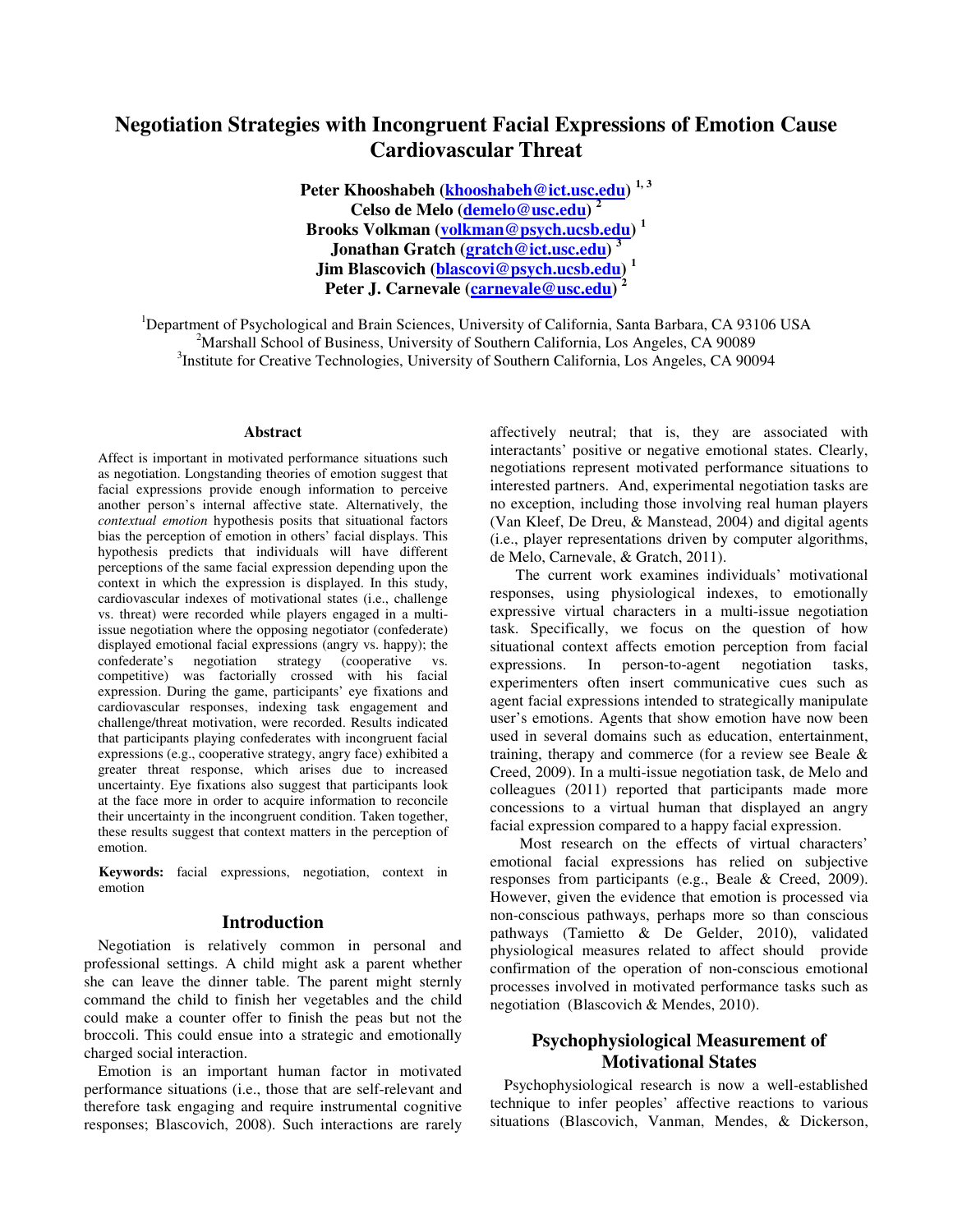

**Figure 1**: The angry (left) and happy (right) facial expressions displayed by the virtual confederate.

2011). However, a lot of research involving peripheral physiological markers has been based on unitary physiological responses such as heart rate variability (Rienerman-Jones, Cosenzo, & Nicholson, 2010) electrodermal activity (Meehan, Insko, Whitton, & Brooks, 2002) mostly as indexes for workload and stress. I markers has been based on unitary<br>1 responses such as heart rate variability<br>Jones, Cosenzo, & Nicholson, 2010) or

Motivational research suggests that relying on unitary indexes can mask important processes. For example, the physiological indexes specified by the bio model (BPS; Blascovich, 2008) of challenge and threat provide a much more informative index of task motivation. Briefly, the BPS model is based on the neuroendocrine underpinnings (i.e., Dienstbier, 1989) of cardiovascular responses involving the sympathetic-adrenal (SAM) axis as well as the hypothalamic pituitary-adrenalcortical (HPA) axis. dermal activity (Meehan, Insko, Whitton, & Brooks, mostly as indexes for workload and stress.<br>ivational research suggests that relying on unitary<br>s can mask important processes. For example, the<br>logical indexes specified b Blascovich, 2008) of challenge and threat in more informative index of task motivation.<br>PS model is based on the neuroendocrine (i.e., Dienstbier, 1989) of cardiovascular olving the sympathetic-adrenal-medullary

Psychologically, challenge motivation occurs when an dividual's consciously and unconsciously evaluated sources outweigh evaluated task demands. Threat occurs nen resources are evaluated as not meeting task demands. individual's consciously and unconsciously evaluated resources outweigh evaluated task demands. Threat occurs when resources are evaluated as not meeting task demands. Both states involve the activation of the SAM axis, while only the threat state involves both the axes.

 Accordingly, activation of common SAM axis sympathetic neural and adrenal medullary endocrine processes affect cardiovascular responses underlying both challenge and threat including increased heart rate (HR) and increased ventricular contractility (VC; i.e., decreased pre ejection period or "PEP"), and task engagement. However, cardiac output (CO) and total peripheral resistance (TPR) differ depending on motivational state. A challenge state results in decreased TPR and an increase in CO, whereas a threat state leads little or no change or a decrease in CO and little or no change or an increase in TPR (Blascovich  $\&$ Mendes, 2010). s involve the activation of the SAM axis, while<br>reat state involves both the axes.<br>lighty, activation of common SAM axis<br>ic neural and adrenal medullary endocrine<br>affect cardiovascular responses underlying both<br>and threat depending on motivational state. A challenge state<br>in decreased TPR and an increase in CO, whereas a<br>tate leads little or no change or a decrease in CO and

There is evidence that individuals' explicit responses in experimental tasks are not always congruent with underlying physiological markers (e.g., Blascovich, Mendes, Hunter, Lickel, & Kowai-Bell, 2001). By utilizing the physiological markers specified by the BPS model of challenge and threat, one can identify motivational responses to a stimulus that are not typically accessible to a participant during a motivated performance situation.

# **Theoretical Motivation Motivation and Research Questions**

Previous work on cognition and emotion perception proposes that context matters when people decode others' emotions (Barrett, Mesquita, & Gendron, 2011; Lanzetta & Englis, 1989; Singer et al., 2006). In their review of the literature, Barrett and colleagues point out how the visual scene in a stimulus can give rise to different interpretations scene in a stimulus can give rise to different interpretations<br>of an emotional state conveyed by a facial expression. A scowling face can convey anger or disgust depending on the scowling face can convey anger or disgust depending on the body posture with which it is paired. Individuals' patterns of behavior can also serve as context cues that affect emotional processing. proposes that context matters when people decode others'<br>emotions (Barrett, Mesquita, & Gendron, 2011; Lanzetta &<br>Englis, 1989; Singer et al., 2006). In their review of the

Two similar individuals can give rise to different Two similar individuals can give rise to different emotional responses in their interaction partners based on their behaviors and actions. For example, Singer and colleagues (2006) led participants to believe that confederate players in a Prisoner's Dilemma game were fair or not based on the confederates' game investment strategy. Experimenters then randomly cued participants that either the (fair/unfair) confederate or the participant herself would receive a painful shock. Participants exhibited more empathic neural activity (fronto-insular and anterior cingular cortex) when they observed a fair player receive a shock compared to the unfair player (Singer et al., 2006). This is compelling because the only difference between the This is compelling because the only difference between the individuals was the contextual information of their game playing strategy. believe that<br>er's Dilemma game were fair<br>s' game investment strategy.<br>cued participants that either<br>the participant herself would<br>articipants exhibited more<br>ronto-insular and anterior

On the basis of this research (i.e., Barrett et al., 2011; On the basis of this research (i.e., Barrett et al., 2011; Singer et al., 2006), we can infer that different contexts can shape the perception of emotion as well as give rise to different neurophysiological responses to facial expressions. In particular, it is possible that an experimental confederate In particular, it is possible that an experimental confederate that employs a fair strategy will be perceived differently as a function of whether the individual smiles or scowls. Similarly, a fair individual that smiles might be perceived differently compared to an unfair smiling individual. In this study, we utilized virtual humans as research confederat order to manipulate their facial expressions and negotiation strategies while keeping other aspects of the interaction under experimental control. der to manipulate their facial expressions and negotiation ategies while keeping other aspects of the interaction der experimental control.<br>The research question driving this work was: Do function of whether the individual smiles or scowls.<br>Similarly, a fair individual that smiles might be perceived<br>differently compared to an unfair smiling individual. In this<br>study, we utilized virtual humans as research c

differences in virtual humans' emotional facial expressions coupled with their behavioral strategies in a negotiation task affect neuropsychological processes related to motivation and affect?

The *contextual emotion* hypothesis suggests that if the confederate's negotiation strategy affects processes related to motivation<br>hypothesis suggests that if the<br>ategy affects perceptual process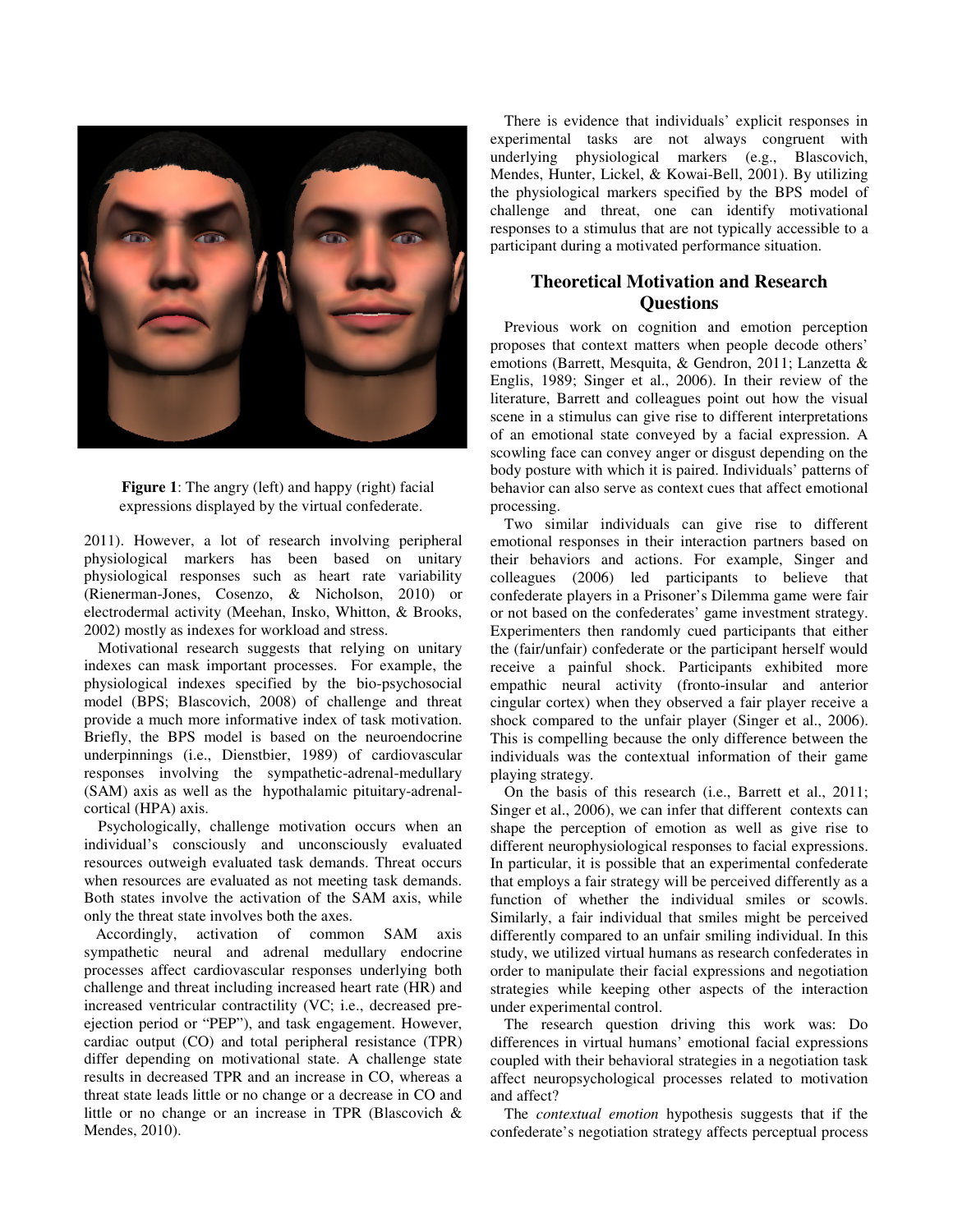

# **Figure 2:** The multi issue bargaining negotiation task interface with areas of interest.

of facial expressions, then individuals will show different responses to the same facial expression depending on context. Specifically, individuals will have a different cardiovascular response to angry faces when paired with a tough strategy compared to angry faces paired with soft strategies.

Van Kleef and colleagues have argued that if partners in a social interaction lack information about the other's needs, desires, and goals, then emotional displays help people make sense of situations (Van Kleef, De Dreu, & Manstead, 2010). It follows then that people will tend to look more at emotionally significant facial features when there is uncertainty in social interactions. Therefore, with respect to the eye tracking measure, the *contextual emotion hypothesis*  predicts that individuals will fixate more on diagnostic facial features when the confederate's negotiation strategy is incongruent with his facial expression.

An alternative hypothesis suggests that emotion perception is driven purely by the structural features of a face alone. This hypothesis predicts that individuals will show heightened threat responses to angry faces compared to happy faces—regardless of the confederate's strategy with which they are coupled—and there should be more eye fixations on threatening faces (Mogg, Garner, & Bradley, 2007; Tracy & Robins, 2008).

# **Method**

# **Participants, Design, Materials, Apparatus**

Eighty participants were recruited from university undergraduate psychology courses. Participants played a multi-issue bargaining task (Van Kleef, De Dreu, & Manstead, 2004). The task involves a scenario in which participants act as mobile phone sellers and have to negotiate over three issues: a price, length of service contract, and warranty duration with the virtual human (see Figure 2, Payoffs). Each issue had a level that denoted its worth to the participants. Given that the participant was the seller, she would get the most points by selling the mobile phones for the highest price (\$150, level 9) in order to gain 400 points; the shortest warranty period (1 month, level 9) corresponding to 120 points; and the shortest service contract (1 month, level 9) corresponding to 240 points. Participant's maximum score was therefore 760 points.

The confederate was an intelligent agent that displayed emotional facial expressions to convey anger or happiness. The study employed a 2 X 2 fully-crossed factorial betweensubjects experimental design. The two factors were the virtual human's emotional facial expression (happy or angry) crossed with his negotiation strategy (tough or soft). When the virtual human used a tough strategy (competitive), he made small concessions from his initial offer compared to the larger concessions he made using a soft (i.e., cooperative) strategy.

Both the soft and tough negotiating confederates made the initial offer to the participant, which was *level 1* of price (\$110, zero points to the participant), *level 2* of warranty period (8 months, 15 points to the participant), and *level 1* of length of service contract (9 months, zero points to the participant). From this 1-2-1 initial offer by the confederate, the soft and tough agent followed different counter offer policies. In both cases, the confederate's offer was not contingent on the participant's counter offers (see Table 1).

**Table 1**: Progression of Soft and Tough Negotiation offers through the six round task

| Round | Soft        | Tough       |
|-------|-------------|-------------|
| 2     | $1 - 2 - 3$ | $1 - 2 - 2$ |
| 3     | $1 - 4 - 3$ | $1 - 3 - 2$ |
| 4     | $3 - 4 - 3$ | $2 - 3 - 2$ |
| 5     | $3 - 4 - 5$ | $2 - 3 - 3$ |
| 6     | $5-4-5$     | $3 - 3 - 3$ |

While participants interacted with the virtual character during the negotiation game, various measures related to their cardiovascular states were recorded. Electrocardiographic (EKG) and impedance cardiographic (ZKG) signals were recorded continuously with a Biopac MP150 system, using a standard lead II electrode configuration (for EKG) and a tetrapolar aluminum-mylar tape electrode system (for ZKG); blood pressure was continuously recorded using an automated blood pressure device. The automated blood pressure recorded readings via a cuff placed around the participants' wrists and fingers of their non-dominant left hand. The EKG and ZKG signals were scored using an interactive software program that produces ensemble-averaged values for heart rate (HR), pre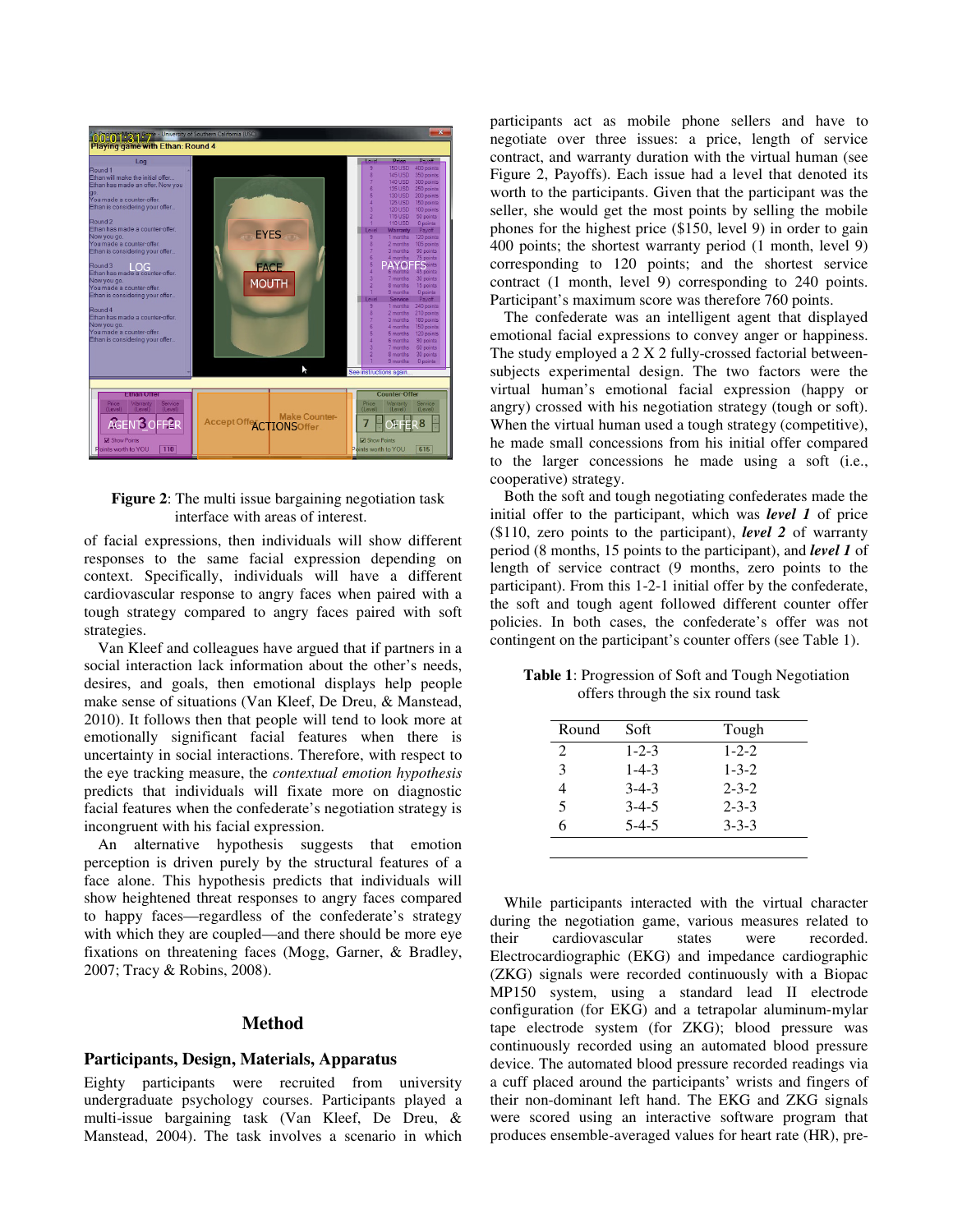ejection period (PEP). Additionally, cardiac output (CO) was calculated from stroke volume (SV) recordings via impedance and heart rate; and total peripheral resistance (TPR) was calculated using impedance and blood pressure readings as a measure of vascular activity.

An SMI RED eye tracker was used with 60Hz sampling rate and a 17" flat screen monitor. The eye tracking camera was positioned to the monitor and as such was unobtrusive to the participants during the task.

## **Procedure**

Participants completed a health screening questionnaire and informed consent was obtained prior to their participation. No one refused to participate. Female research assistants proceeded to apply the necessary sensors for physiological recording including impedance tape electrodes, EKG spot electrodes and blood pressure sensors. A five point calibration was used to ensure proper eye tracking measurement.

Next, the participant sat comfortably at rest for five minutes prior to receiving any task instructions. Finally, the participants were instructed to play 1 practice round to learn the user interface, during which the virtual human was not visible. Next, the criterion negotiation game commenced for 6 rounds. Afterwards, participants completed surveys that recorded their subjective and open-ended responses to the virtual human.

# **Results**

#### **Negotiation Task**

Performance on the negotiation task was calculated based on how much the participants conceded to the virtual confederate over the six rounds. Each issue in the negotiation was summed at each round to compute a demand score. The best outcome for the participant would have been a demand score of 760 points. The final performance measure was the difference between the first and last round demand scores. If participants conceded more over the six rounds, this difference score would be higher. A univariate ANOVA with two factors (1. emotion: happy or angry; 2. strategy: tough or soft) showed no main effects or interactions (all *p'*s > 0.5, see Table 2 for means).

**Table 2**: Mean demand score difference from the first and last round (SD). A score of zero indicates no concession.

|       | Angry       | Happy       |              |
|-------|-------------|-------------|--------------|
| Soft  | 150.2(223)  | 129.4(217)  | 140.6(217)   |
| Tough | 113.3(155)  | 142.5 (193) | 127.6(173)   |
|       | 131.8 (190) | 136.3 (202) | 133<br>(195) |

#### **Cardiovascular Physiological Indexes**

We predicted that individuals interacting with the virtual confederate would exhibit task engagement, and that those interacting with an incongruent virtual confederate (e.g., soft strategy but angry face) would experience threat.

#### **Task Engagement**

According to the Biopsychosocial Model, task engagement is indexed by increases from baseline in sympathetically driven cardiovascular responses. As is common in this research, we calculated changes from baseline in preejection period (PEP), a purely sympathetically driven cardiovascular measure (Tomaka, Blascovich, Kelsey, & Leitten, 1993).

We established average baseline values of HR and PEP by averaging baseline minutes 4 and 5 for each of these measures. PEP decreased during the task (*M* = 133.3 ms, *SD*   $= 15.76$ ) compared to the baseline ( $M = 135.8$  ms,  $SD =$ 16.06), as predicted, two-tailed paired samples  $t$ -test,  $t(78)$  =  $3.31, p = .001.$ 

# **Challenge and Threat**

Total Peripheral Resistance (TPR) scores were computed by subtracting TPR during baseline from TPR during the negotiation task. A univariate ANOVA did not show a main effect of either strategy or emotion (both  $F$ 's < 1). There was also no interaction,  $F(1, 62) = 1.47$ ,  $p = .23$ .

Cardiac output (CO) reactivity scores were computed by subtracting CO during baseline from CO during the negotiation task. A univariate ANOVA, controlling for baseline CO, with two factors showed no main effects of emotion or strategy  $(F's < 1)$ . There was an interaction between emotion and strategy,  $F(1, 76) = 8.34$ ,  $p = 0.005$ ,  $\eta_p^2 = .098$ .

Using a Bonferroni adjustment, simple effects analyses revealed that participants in the soft strategy condition significantly differed from each other,  $F(1, 77) = 5.34$ ,  $p =$ 0.024,  $\eta_p^2$  = .065. Participants who interacted with the virtual confederate that displayed an angry facial expression while using a soft (more conceding) strategy had further reduced cardiac output compared to those participants in the soft-happy condition (see Figure 3).

# **Eye Tracking**

BeGaze eye tracking analysis (SMI) software was used to construct areas of interest (AOI) on different components of the task interface as well as the virtual confederate's facial regions.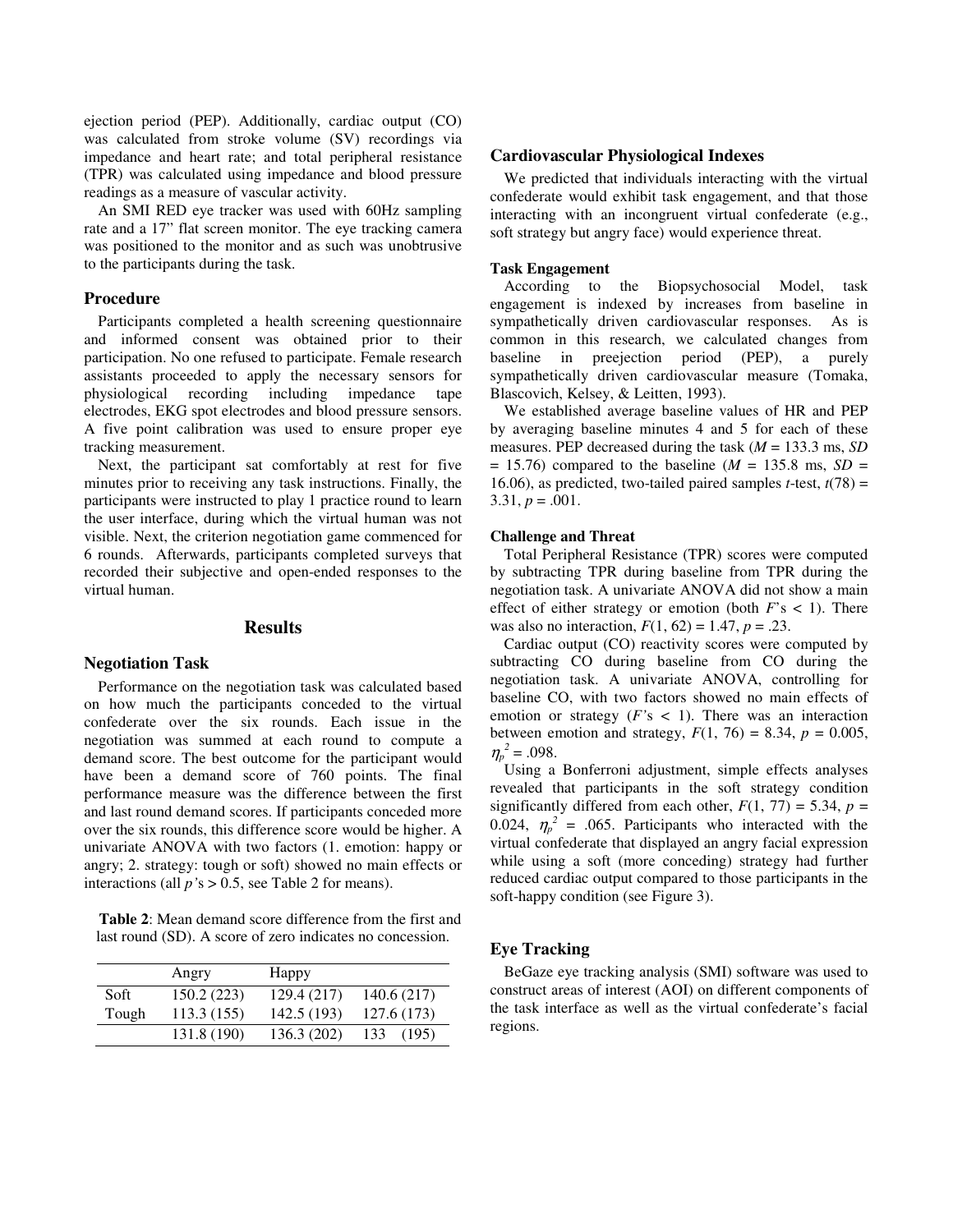

**Figure 3**: Cardiac output reactivity scores in the two virtual human strategy and facial expression conditions.

A multivariate ANOVA was conducted with the eight AOI (see Figure 2). The MANOVA showed a significant difference among the different AOI,  $F(7, 504) = 77.06$ ,  $p <$ 0.001,  $\eta_p^2 = .517$ . As Figure 4 shows, participants fixated on the offer section of the game interface the longest percentage of time throughout the task. However, the results suggest people also spend considerable time looking at the face. In fact, the percentage of time fixated on the total face—aggregate of eyes, mouth, and remainder of the face—did not differ from the time fixated on the offer, *t*(72)  $= .54, p = .6.$ 

#### **Mouth AOI**

The main differentiating facial feature for the angry and happy expressions was the mouth area. Past work indicates





that individuals from samples similar to ours tend to fixate more on the mouth region (Blais, Jack, Scheepers, Fiset, & Caldara, 2008; Jack, Blais, Scheepers, Schyns, & Caldara, 2009). Thus, we conducted an ANOVA with the two factors



**Figure 5**: Percentage of time on the mouth as a function of the confederate's emotion and strategy.

of strategy and emotion on the percentage of time fixated on the mouth AOI.

There was no main effect of strategy or emotion, *F*'s < 1. There was a marginal interaction of strategy and emotion,  $F(1, 68) = 3.281$ ,  $p = .074$ ,  $\eta_p^2 = .046$ . As Figure 5 shows, participants in the soft-angry condition tended to fixate the mouth for a longer time compared to participants in the softhappy condition.

#### **Discussion**

Virtual human confederates in a negotiation game caused a threat motivational response (reduced cardiac output) when their facial expressions were not congruent with their strategies. Specifically, participants had lower cardiac output when the virtual human negotiated using a soft strategy but displayed an angry facial expression. Additionally, despite not reaching significance, similar effects occurred when participants engaged with a tough agent that showed happy facial expressions. This incongruence could cause more uncertainty, which is related to increases in task demands (Tomaka et al., 1993).

Eye tracking results provide converging evidence. Participants in the incongruent strategy and emotion condition (e.g., soft-angry) tended to fixate on the most diagnostic facial region longer compared to participants in the congruent condition (e.g., soft-happy). This result suggests that participants tended to fixate longer at the mouth in order to try to gain potential cues to reconcile their uncertainty from the conflicting strategy and emotion coupling.

These results are compatible with the suggestion that people look at others' facial expressions in an attempt to reduce inherent uncertainty that occurs in social decision making situations with counterparts that might have different priorities and objectives (Van Kleef et al., 2010). Our results show specific psychophysiological evidence for this process, especially when there is an incongruence between the counterpart's strategy and the facial displays.

These results are also in line with other research which suggests that context matters when people decode others' emotions (Barrett et al., 2011; Lanzetta & Englis, 1989; Singer et al., 2006; Szczurek, Monin, & Gross, 2012). An